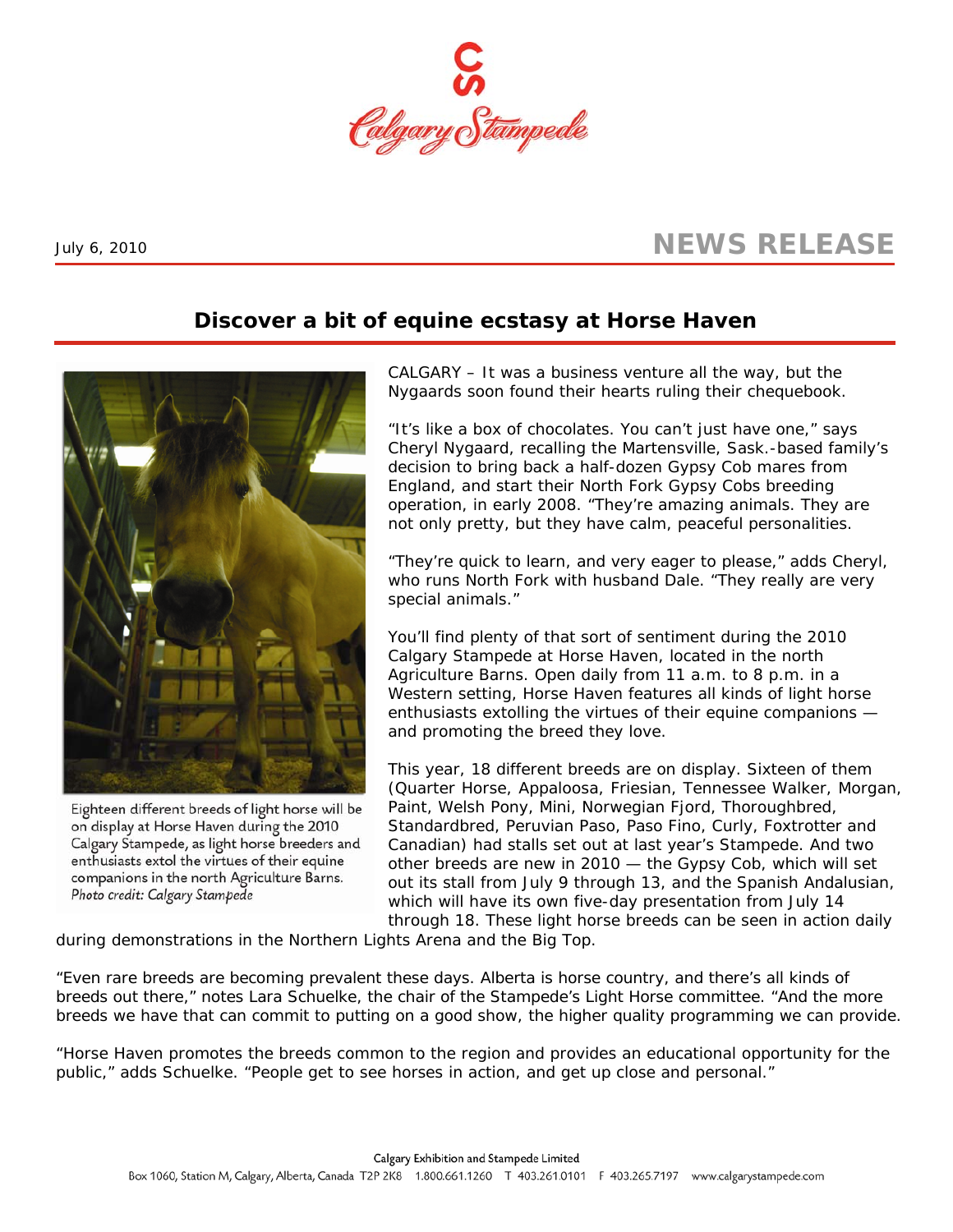

The Nygaards will be using the Stampede stage to help spread the word on Gypsy Cobs, which have been a recognized breed for less than a century and were only brought to North America in the late 1990s. Originally bred by the Romani people, or "travellers," in the United Kingdom, Gypsy Cobs are also known as Gypsy Vanners in the United States, where they've gained more of a foothold.

"We guess that there's probably only about 200 Gypsy Cobs in Canada right now," says Cheryl Nygaard. "They're still a very rare breed here. Most of our customers are from the U.S., because Canadians just don't know what to do with them. But you can use them for anything — riding, driving, working cattle, even jumping and dressage.

"One of the things we like to do is have our ranch open to people so they can come out and visit with the horses — spend time with them, and absorb the peace and the pleasure of being with them."

Equestrian vaulting, a new, must-see light horse demonstration, will take over the Big Top on Wednesday, July 14 and Thursday, July 15. A combination of gymnastics and dance on horseback, vaulting teaches children and adults to move in harmony with a horse, as well as improving balance, flexibility, strength, and teamwork skills. Spanish-themed demonstrations, courtesy of Spanish Andalusian and Paso Fino breeders, will be held under the Big Top on Wednesday, July 14, Thursday, July 15, and Sunday, July 18.

New to Horse Haven this year is a celebrity station, which will see Stampede rodeo and chuckwagon stars, as well as other luminaries of the equine world, chatting and signing autographs.

Craig Cameron, creator of the incredibly popular Extreme Cowboy Race, will also pay a visit to Horse Haven. Extreme Cowboy Racing will be making its Canadian debut with the Calgary Stampede Cowboy Up Challenge from July 10 to 12, and Cameron, who's based in Bluff Dale, Texas, and known as the "cowboy's clinician," will be on hand in Horse Haven from July 9 to 12 to promote the new sport.

Meanwhile, Horse Sense 101, a relatively new Horse Haven feature, continues this year with a daily family-oriented program that teaches the basics about horses in an interactive, hands-on, educational setting. Special guests, including breeders, trainers, veterinarians, and other equine experts, will discuss important topics such as grooming, feed, and bedding, among others, to those interested in populating their own stable with a four-legged friend.

Horse Sense 101 will be augmented for this year's show with an additional new educational display. "It's focused on general horse knowledge," says Schuelke, "like what they eat, how to groom them, that sort of thing."

The boardroom will also come to the barn this year at Horse Haven, as The Natural Leader, an Albertabased company, uses the relationship between horse and handler to teach companies how to build effective corporate leadership, communication, and team collaboration skills from Tuesday, July 13 to Thursday, July 15 in the Northern Lights Arena.

- 30 -

**For more information, please contact:**  Annemarie Pedersen Todd Kimberley Sarah Linde Ag Media Committee Chair **Agriculture Media Writer Agriculture Event Coordinator** 

 **T** 403.261.0271 **C** 403.816.1583 **C** 403.815.2752 **C** 403.470.5332